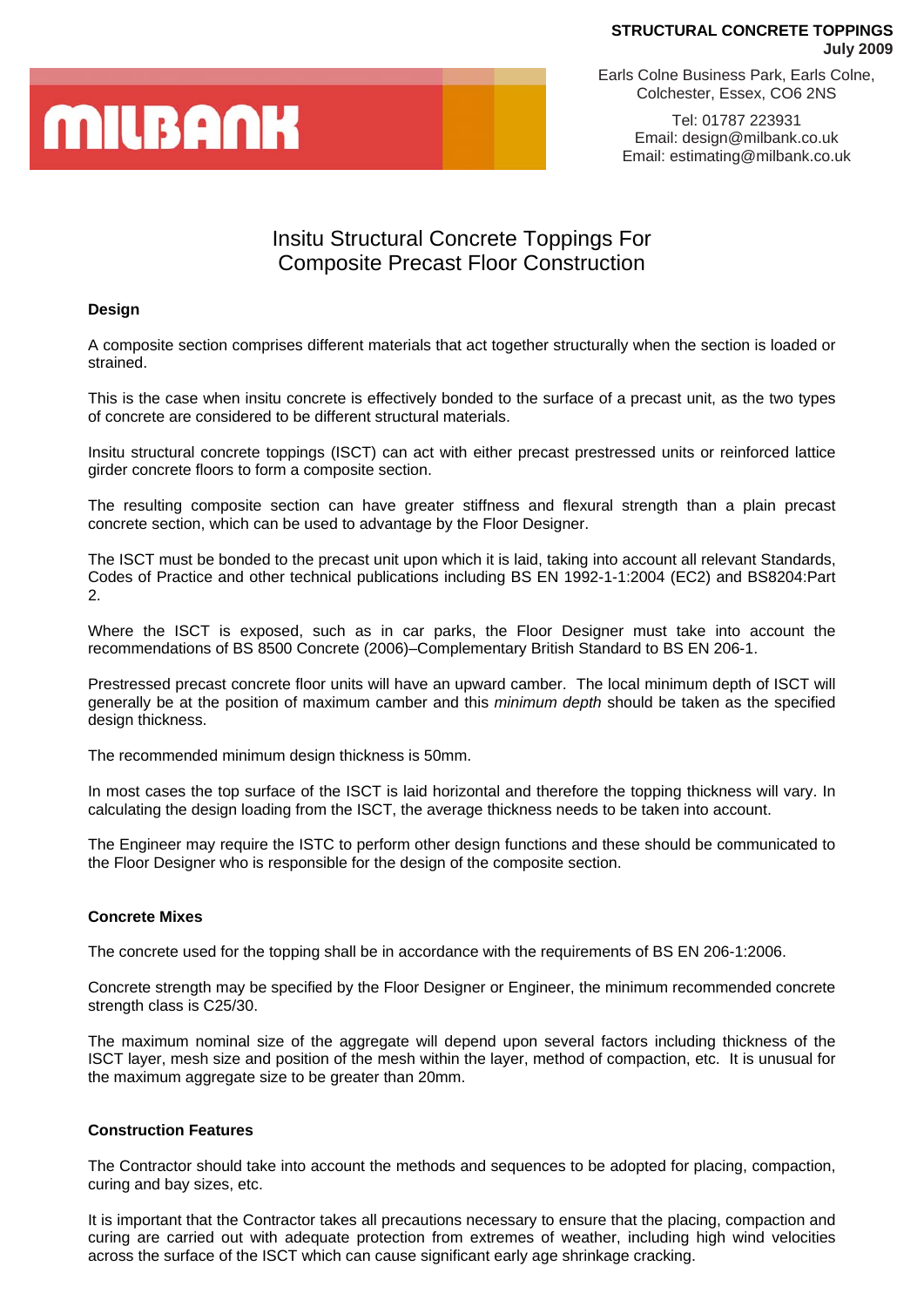### MILBANK

#### **Reinforcement**

The type and size of the steel reinforcement used must be designed to satisfy all of the design functions required of the composite section with regards to bending, shear and tie forces being taken by the section, as well as helping to control shrinkage cracking.

The following table provides reinforcement sufficient to control shrinkage cracking for most applications.

| Depth of Insitu Structural Concrete Topping | Recommended Steel Fabric to BS4483 |
|---------------------------------------------|------------------------------------|
| Up to 99mm                                  | A98                                |
| $100 - 149$ mm                              | A142                               |
| $150 - 299$ mm                              | A <sub>193</sub>                   |

**Note:** The Engineer may require additional reinforcement for other purposes.

Reinforcement generally used is standard mesh fabric to BS4483:2005 with additional loose bars if the design requires them. (e.g. reinforced lattice girder floors require minimum 400mm long loose bars across panel joints.)

Occasionally durability requirements may require the use of galvanised or stainless steel fabric.

The positioning of the reinforcement in the thickness of the ISCT will depend upon the design, durability and any wear requirements.

All sheets of steel fabric should be stored and handled in such a manner as to prevent any damage or deformation.

Particular care must be taken during and after the fixing of the steel fabric and during concreting to ensure that the fabric remains in position and is adequately supported by spacers, or other means, above the top surface of the precast units.

All sheets of steel fabric are to be adequately lapped, minimum 200mm, but subject to design requirements.

### **Fibre Reinforcement**

The use of fibres in place of fabric mesh may be considered; however the designer and contractor must satisfy themselves that the method of placing and compaction of the concrete will result in an even distribution of the fibres in the finished topping.

If fibres are to be considered then specialist advice must be sought from the fibre supplier and agreement to this by the Floor Designer.

The fibre supplier may need to take on the role of Floor Designer.

### **Surface Preparation of Precast Units**

The surface finish of the precast units should be such as to ensure that the ISCT will, after proper curing and attainment of the specified strength; bond and act compositely with the precast concrete units to form a unified structural element.

Prior to the placing of reinforcement the top surface of the precast units should be thoroughly cleaned to remove all debris, oil, mortar or any contaminants that could in any way impair the bond between the ISCT and the precast surface.

It is unusual for the top surface of the units to require any additional surface roughening; however where it is considered necessary to increase the bond at the interface between the precast and ISCT, suitable bonding materials can be used.

The joints between prestressed units, unless previously grouted up, should be similarly cleaned.

The bottom of the joints between the precast concrete units should be sealed as necessary to prevent the loss of concrete and/or grout, and avoid contamination of surfaces and/or finished works below.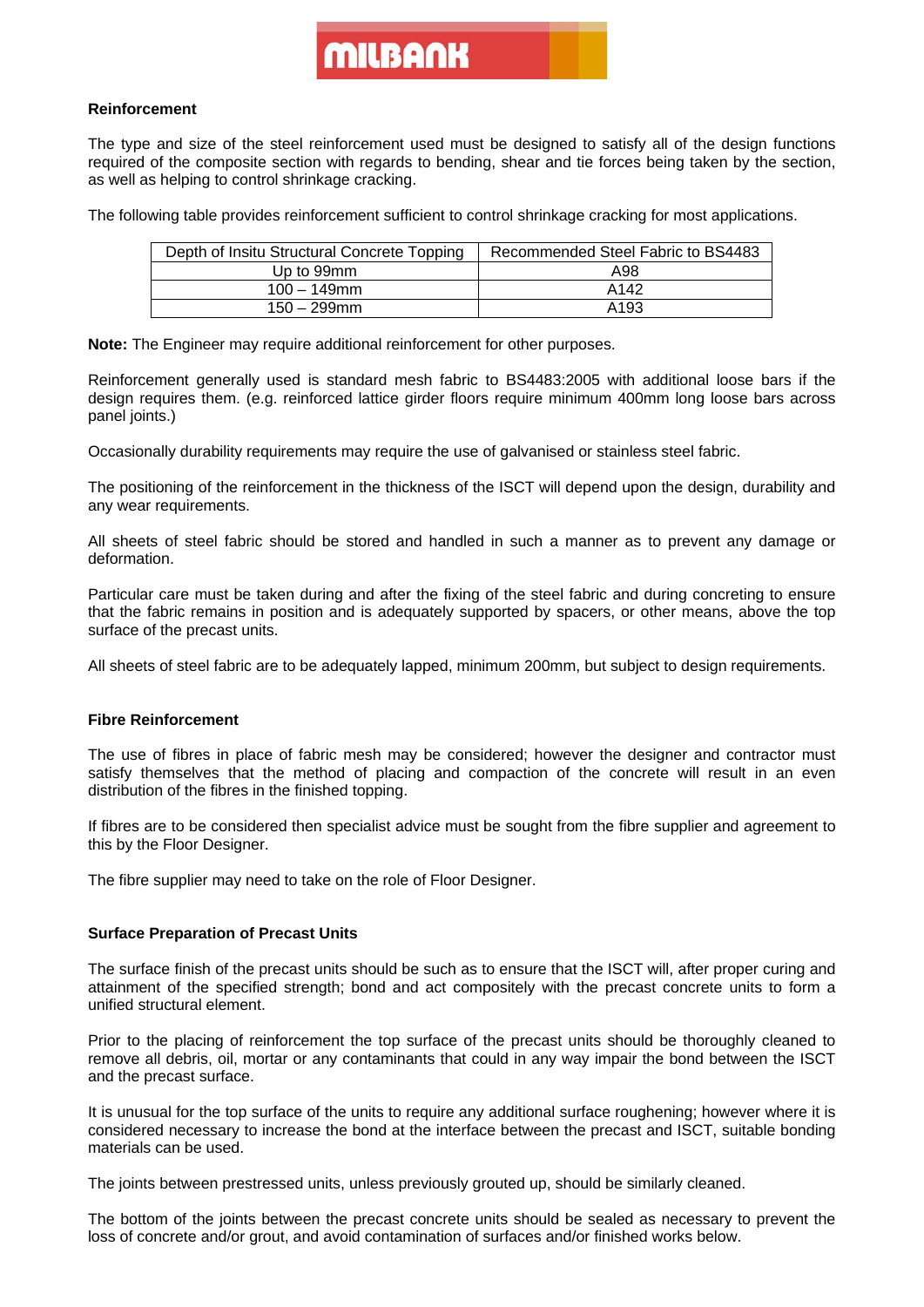## MILBANK

### **Temporary Propping**

Propping may be required prior to installation of the precast units or prior to the placing of the ISCT.

This is more usual with normal reinforced lattice girder flooring than prestressed flooring units.

The propping must remain in position until the ISCT has achieved an adequate strength to be agreed with the Engineer.

The position of the propping will be specified by the Floor Designer.

The floor beneath the props must be designed to support the prop loads.

### **Construction Joints**

The ISCT is to be placed in predetermined bays.

The size of the bays should be in accordance with good concrete practice, subject to the type of concrete mix being used, placing and finishing methods.

Dry joints at the leading edge as the work progresses are to be avoided.

Joints shall be located such that they will not impair the composite action, structural adequacy and any other required function of the ISCT.

Joints parallel to the span of the slab should be located away from the joints between the units.

In cases where the floor slab is designed as simply supported, joints transverse to the span should be placed at the supports.

### **Placing of the ISCT**

There has been an increase in the technology and development of equipment used to control the thickness and compaction of the ISCT.

The method for placing the ISCT should be agreed with those that are to undertake the work.

In the absence of specialist equipment, properly constructed and adjustable concreting rails should be used to ensure that the ISCT can be placed and compacted, within the allowable tolerances, to the specified thickness and the correct line and level.

At the time of placing the ISCT, the surface of the precast units forming the base should be saturated, but free of standing surface water.

The concrete should be discharged onto the precast units from pump, skip, barrow, etc., as near as practicable to its final position and in such a manner as to avoid segregation of or cause any damage to the reinforcement or precast units.

Care should be taken to avoid excessive depths of fresh concrete that could cause localised overloading of the precast units.

The ISCT should be thoroughly compacted using suitable tamping rails, vibrating beam compactors or other approved means dependent upon the concrete mix used.

Particular care should be taken to ensure full compaction at edges and corners.

Reinforcement should be continuous through all joints and should project a minimum of 200mm from all joint formwork, or more if required for design purposes, for lapping with the steel fabric in adjacent bays.

The joint forms should be removed in such a manner as to avoid any damage to the ISCT and particularly to avoid spalling or breaking away of the top edge.